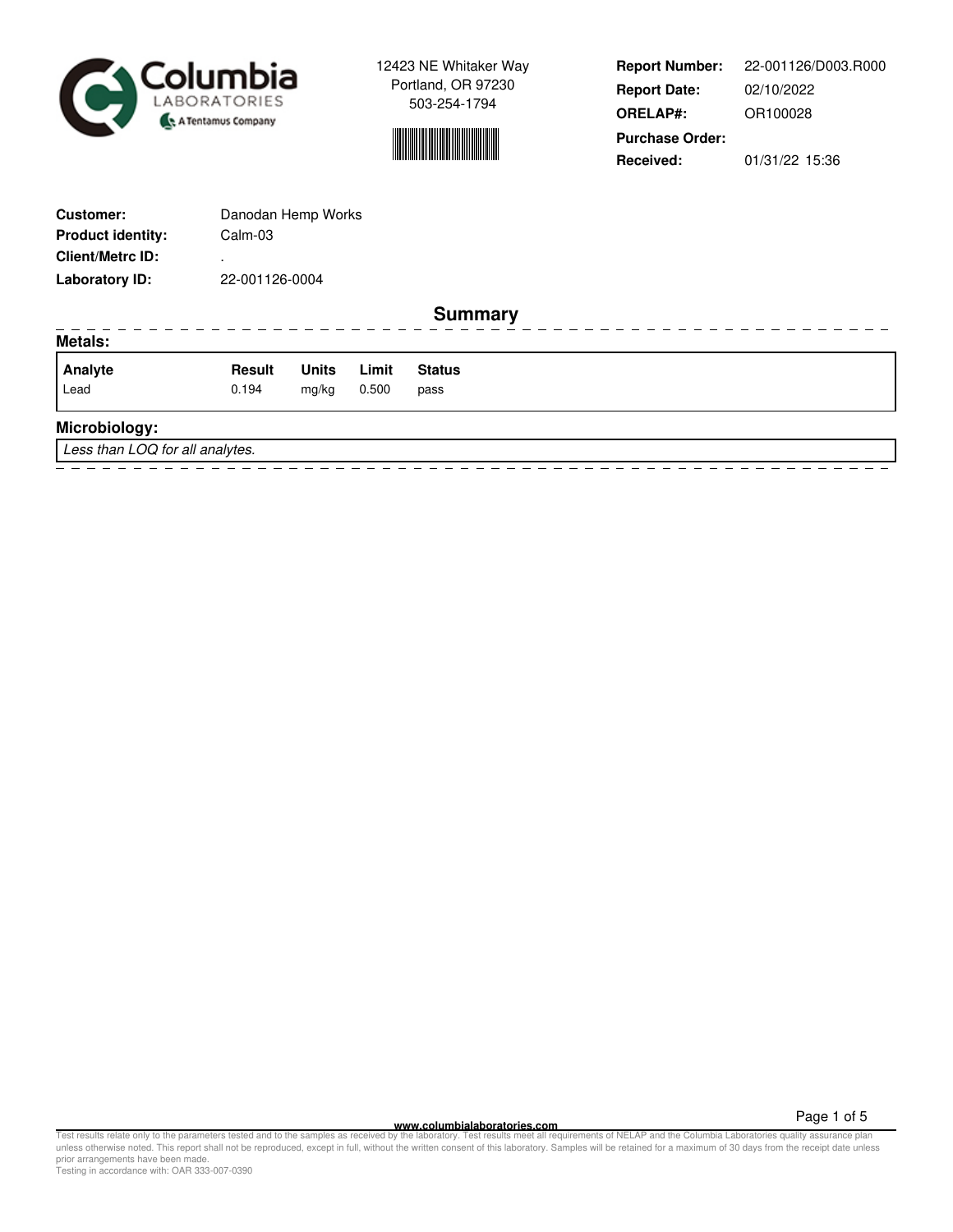



**Report Number: Report Date: ORELAP#:** 02/10/2022 OR100028 **Received:** 01/31/22 15:36 **Purchase Order:** 22-001126/D003.R000

| Customer:                   | Danodan Hemp Works<br>6019 NF MLK Jr Blvd<br>Portland Oregon 97211<br>United States of America (USA) |
|-----------------------------|------------------------------------------------------------------------------------------------------|
| <b>Product identity:</b>    | $Calm-0.3$                                                                                           |
| Client/Metrc ID:            |                                                                                                      |
| <b>Sample Date:</b>         |                                                                                                      |
| Laboratory ID:              | 22-001126-0004                                                                                       |
| <b>Evidence of Cooling:</b> | No                                                                                                   |
| Temp:                       | 19.8 °C                                                                                              |
| <b>Relinquished by:</b>     | Client                                                                                               |

## **Sample Results**

| Microbiology            |         |        |              |            |              |          |                         |                     |   |
|-------------------------|---------|--------|--------------|------------|--------------|----------|-------------------------|---------------------|---|
| Analyte                 | Result  | Limits | <b>Units</b> | <b>LOQ</b> | <b>Batch</b> | Analyze  | <b>Method</b>           | <b>Status Notes</b> |   |
| Aerobic Plate Count     | $<$ LOQ |        | ctu/g        | 10         | 2200847      | 02/03/22 | AOAC 990.12 (Petrifilm) |                     | X |
| E.coli                  | $<$ LOQ |        | ctu/g        | 10         | 2200845      | 02/03/22 | AOAC 991.14 (Petrifilm) |                     | х |
| <b>Total Coliforms</b>  | $<$ LOQ |        | ctu/g        | 10         | 2200845      | 02/03/22 | AOAC 991.14 (Petrifilm) |                     | X |
| Staphylococcus aureus   | $<$ LOQ |        | ctu/g        | 10         | 2200848      | 02/02/22 | AOAC 2003.07            |                     | X |
| Mold (RAPID Petrifilm)  | $<$ LOQ |        | ctu/g        | 10         | 2200846      | 02/04/22 | AOAC 2014.05 (RAPID)    |                     | X |
| Yeast (RAPID Petrifilm) | $<$ LOQ |        | ctu/g        | 10         | 2200846      | 02/04/22 | AOAC 2014.05 (RAPID)    |                     | X |
| Pseudomonas spp.        | $<$ LOQ |        | ctu/g        | 10         | 2200916      | 02/04/22 | ISO 13720:1995          |                     | X |
| <b>Allergens</b>        |         |        |              |            |              |          |                         |                     |   |
| Analyte                 | Result  | Limits | <b>Units</b> | <b>LOQ</b> | <b>Batch</b> | Analyze  | <b>Method</b>           | <b>Status Notes</b> |   |
| Gluten                  | $<$ LOQ |        | mg/kg        | 5.0        | 2201030      | 02/04/22 | AOAC 991.19 (mod.)      |                     | X |
| <b>Metals</b>           |         |        |              |            |              |          |                         |                     |   |
| Analyte                 | Result  | Limits | <b>Units</b> | <b>LOQ</b> | <b>Batch</b> | Analyze  | <b>Method</b>           | <b>Status Notes</b> |   |
| Arsenic                 | $<$ LOQ | 0.200  | mg/kg        | 0.0713     | 2201165      | 02/09/22 | AOAC 2013.06 (mod.)     | pass                | X |
| Cadmium                 | $<$ LOQ | 0.200  | mg/kg        | 0.0713     | 2201165      | 02/09/22 | AOAC 2013.06 (mod.)     | pass                | X |
| Lead                    | 0.194   | 0.500  | mg/kg        | 0.0713     | 2201165      | 02/09/22 | AOAC 2013.06 (mod.)     | pass                | X |
| Mercury                 | $<$ LOQ | 0.100  | mg/kg        | 0.0357     | 2201165      | 02/09/22 | AOAC 2013.06 (mod.)     | pass                | Х |

**WWW.columbialaboratories.com**<br>unless otherwise noted. This report shall not be reproduced, except in full, without the varitten consent of this laboratory. Test results meet all requirements of NELAP and the Columbia Labo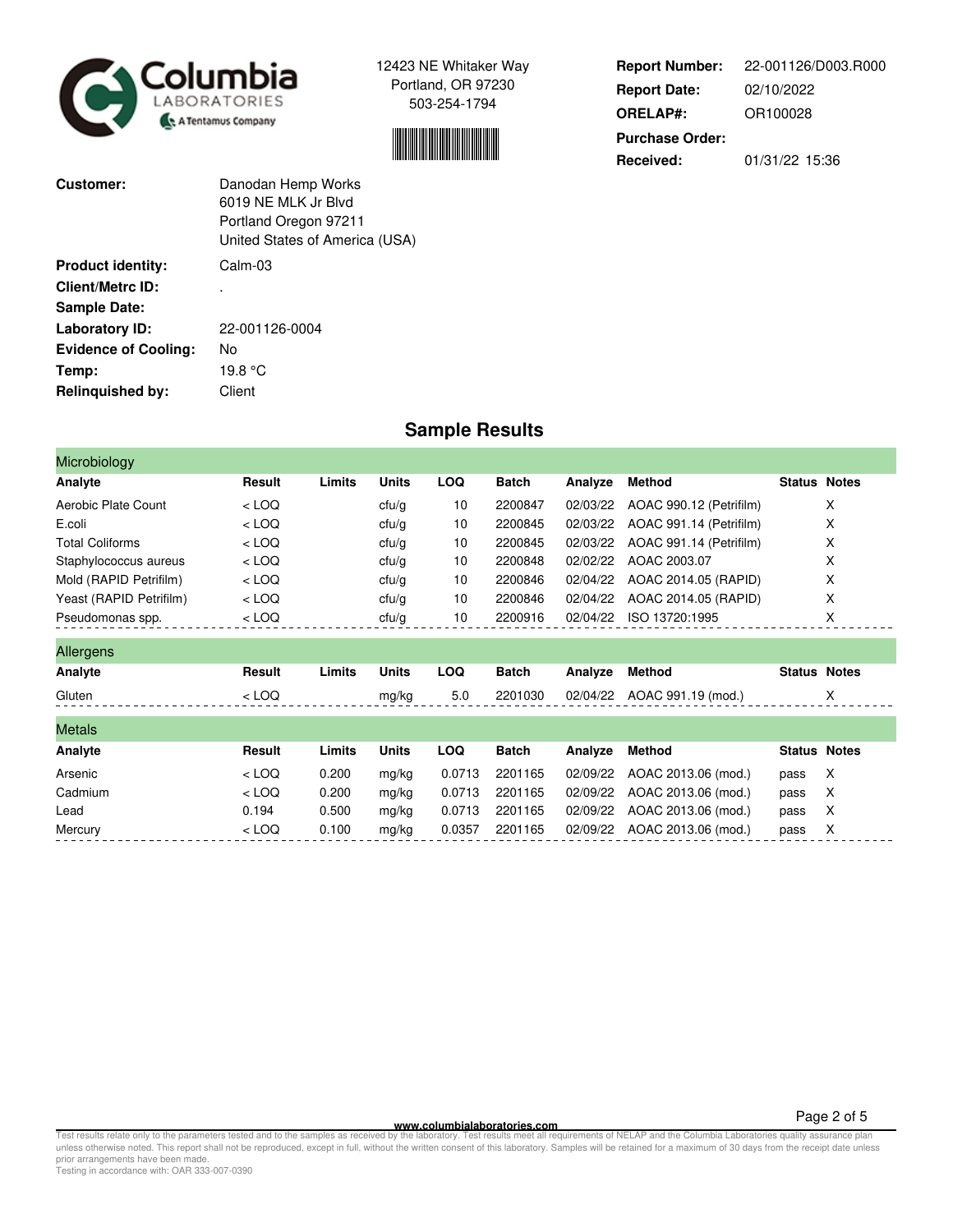



**Report Number: Report Date: ORELAP#:** 02/10/2022 OR100028 **Received:** 01/31/22 15:36 **Purchase Order:** 22-001126/D003.R000

These test results are representative of the individual sample selected and submitted by the client.

## **Abbreviations**

 **Limits:** Action Levels per OAR-333-007-0400, OAR-333-007-0210, OAR-333-007-0220, CCR title 16-division 42. BCC-section 5723

**Limit(s) of Quantitation (LOQ):** The minimum levels, concentrations, or quantities of a target variable (e.g., target analyte) that can be reported with a specified degree of confidence.

## **Units of Measure**

 $ctu/g =$  Colony forming units per gram mg/kg = Milligram per kilogram = parts per million (ppm) % wt =  $\mu$ g/g divided by 10,000

**Glossary of Qualifiers** X: Not ORELAP accredited.

Approved Signatory

Derrick Tanner General Manager

**www.columbialaboratories.com**

Page 3 of 5

Test results relate only to the parameters tested and to the samples as received by the laboratory. Test results meet all requirements of NELAP and the Columbia Laboratories quality assurance plan<br>unless otherwise noted. T prior arrangements have been made. Testing in accordance with: OAR 333-007-0390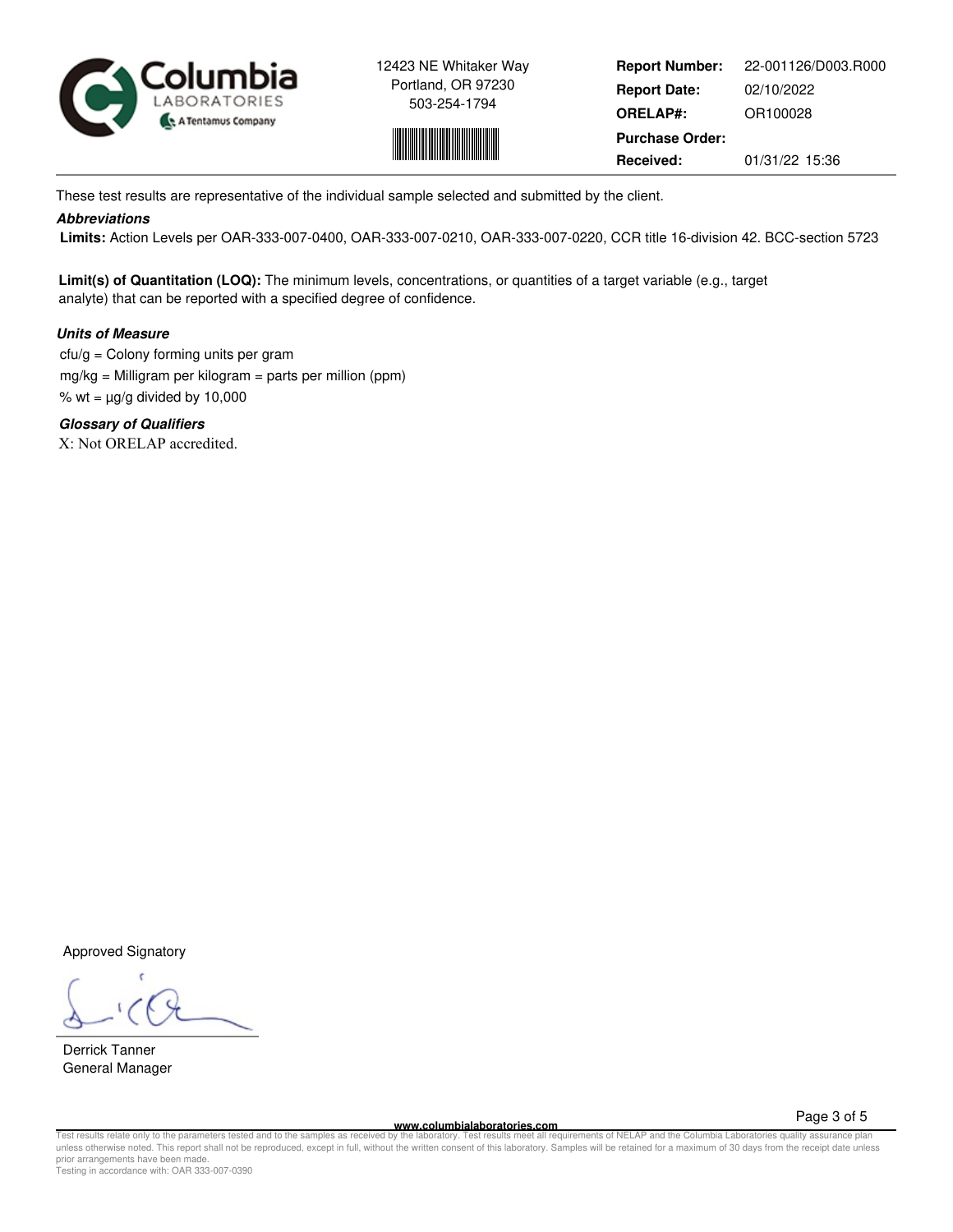



**Report Number: Report Date: ORELAP#:** 02/10/2022 OR100028 **Received:** 01/31/22 15:36 **Purchase Order:** 22-001126/D003.R000

| plumbia            |
|--------------------|
| LABORATORIES       |
| A Tentamus Company |

## **Hemp Products Chain of Custody Record** Revision: 0.00 Control#: CF002 Rev: 02/27/2020 Eff: 02/27/2020 ORELAP ID: OR100028

| Company: Danodan Hempworks                                                                                                                                 |                              |              | <b>Analysis Requested</b>  |              |                            |                    |      |                            |       |                            |       |                                                                                                                                                                                                                                                                                                                                          |                                              |                           |                   |
|------------------------------------------------------------------------------------------------------------------------------------------------------------|------------------------------|--------------|----------------------------|--------------|----------------------------|--------------------|------|----------------------------|-------|----------------------------|-------|------------------------------------------------------------------------------------------------------------------------------------------------------------------------------------------------------------------------------------------------------------------------------------------------------------------------------------------|----------------------------------------------|---------------------------|-------------------|
| Contact: Steven Sands<br>Street: 6019 NE MLK JR BLVD<br>City: Portland State: OR Zip: 97211<br>Email Results: Steve@danodan.com<br>Billing (if different): |                              |              |                            | Heavy Metals | Count                      |                    |      |                            |       | Pseudomonas                |       | Report to State - □ METRC or □ Other:<br>Turn-around time: □ Standard □ Rush * □ Priority Rush *<br>*Ask for availability                                                                                                                                                                                                                |                                              |                           |                   |
| Lab<br>ID                                                                                                                                                  | Client Sample Identification | Date         | Gluten                     |              | Aerobic Plate              | E Coli             | Mold | Yeast                      | Staph |                            |       | Sample<br>Type +                                                                                                                                                                                                                                                                                                                         | Report units<br>(potency)                    | Serving size<br>(edibles) | Comments/Metrc ID |
|                                                                                                                                                            | "Enhanced" Shot-15-20        | 1/27/22      | $\boldsymbol{\mathcal{U}}$ |              | v                          | $\boldsymbol{\nu}$ | v    | ✓                          | v     | $\boldsymbol{\mathcal{U}}$ |       | $\overline{\phantom{0}}$<br>т                                                                                                                                                                                                                                                                                                            |                                              |                           |                   |
|                                                                                                                                                            | "Moderate" Shot-10-12        | 1/27/22      | J                          | $\checkmark$ | J                          | J                  | v    | J                          | ✓     | J                          |       | T                                                                                                                                                                                                                                                                                                                                        | $\blacktriangledown$<br>$\blacktriangledown$ |                           |                   |
|                                                                                                                                                            | Energy-02                    | 1/27/22      | J                          | v            | v                          | v                  | J    | J                          | J     | J                          |       | $\blacktriangledown$<br>T                                                                                                                                                                                                                                                                                                                |                                              |                           |                   |
|                                                                                                                                                            | Calm-03                      | 1/27/22      | $\checkmark$               | $\checkmark$ | v                          | v                  | ✓    | ✓                          | J     | v                          |       | $\blacktriangleright$                                                                                                                                                                                                                                                                                                                    |                                              |                           |                   |
|                                                                                                                                                            | Sleep-03                     | 1/27/22      | $\boldsymbol{\nu}$         | $\checkmark$ | $\boldsymbol{\mathcal{U}}$ | J                  | J    | $\boldsymbol{\mathcal{U}}$ | J     | J                          |       | $\mathbf{v}$<br>T                                                                                                                                                                                                                                                                                                                        |                                              |                           |                   |
|                                                                                                                                                            |                              | 1/27/22      |                            |              |                            |                    |      |                            |       |                            |       |                                                                                                                                                                                                                                                                                                                                          |                                              |                           |                   |
|                                                                                                                                                            |                              | 1/27/22      |                            |              |                            |                    |      |                            |       |                            |       |                                                                                                                                                                                                                                                                                                                                          |                                              |                           |                   |
|                                                                                                                                                            |                              | 1/27/22      |                            |              |                            |                    |      |                            |       |                            |       |                                                                                                                                                                                                                                                                                                                                          |                                              |                           |                   |
|                                                                                                                                                            |                              | 1/27/22      |                            |              |                            |                    |      |                            |       |                            |       |                                                                                                                                                                                                                                                                                                                                          |                                              |                           |                   |
|                                                                                                                                                            |                              | 1/27/22      |                            |              |                            |                    |      |                            |       |                            |       |                                                                                                                                                                                                                                                                                                                                          |                                              |                           |                   |
|                                                                                                                                                            | Relinquished By:             | Date<br>Time |                            |              |                            | Received by:       |      |                            |       | Date                       | Time  |                                                                                                                                                                                                                                                                                                                                          |                                              | Lab Use Only:             |                   |
|                                                                                                                                                            |                              | 13223.3.450  |                            | my           |                            |                    |      |                            |       | 1322                       | 15.36 | □ Shipped Via: contract and contract of the proof of the proof of the proof of the proof of the proof of the proof of the proof of the proof of the proof of the proof of the proof of the proof of the proof of the proof of<br>Evidence of cooling: $\square$ yes $\nparallel$ No - Temp (°C): $\sqrt{9.8}$<br>Prelog storage: _______ |                                              |                           |                   |

Salts <mark>(S);</mark> Beverages (B**)** Report unit options: %; mg/g; mg/serving

Samples submitted to CL with testing requirements constitute an agreement for services in accordance with the current terms of service associated with this COC. By signing "Relinquished by" you are agreeing to these terms.

12423 NE Whitaker Way<br>Portland, OR 97230

P: (503) 254-1794 | Fax: (503) 254-1452 info@columbialaboratories.com

 $\begin{tabular}{c} Page \hspace{0.2cm} of \\ \hline www.columbiaaboratories.com \\ \end{tabular}$ 

**www.columbialaboratories.com**

Page 4 of 5

Test results relate only to the parameters tested and to the samples as received by the laboratory. Test results meet all requirements of NELAP and the Columbia Laboratories quality assurance plan<br>unless otherwise noted. T